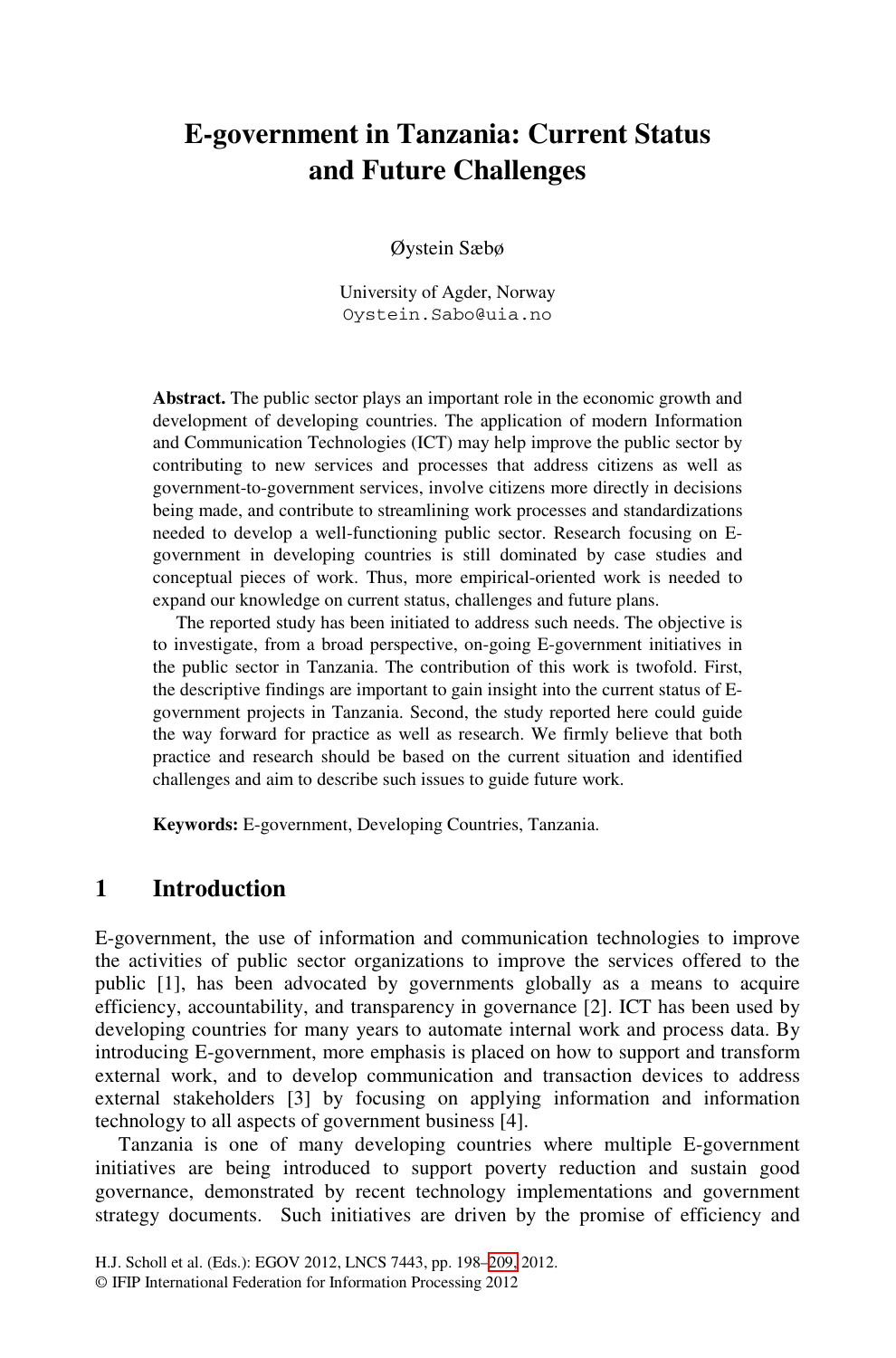transparency in governance to leapfrog the slow process of development [5], and are exemplified by Tanzania's ICT policy, dating back to 2003, where E-government was introduced as a major driving force to:

"*Enhance sustainable socio-economic development and accelerated poverty reduction both nationally and globally"* [6].

More work is needed to evaluate initiatives to develop cumulative knowledge of Egovernment services and to explore how these services have led to more effective government services. Since no comprehensive evaluation has been made of Egovernment projects in Tanzania beyond learning from isolated projects and standalone case studies, we conducted a baseline study to map the current status and identify future challenges, which are reported here.

The paper is organized as follows: next we present E-government in developing countries as our theoretical premise. Then we introduce the research context and explain our research design and data analysis approach. Thereafter the findings are reported, focusing on challenges and future plans. Based on the findings the discussion section focuses on identifying current needs, challenges, inhibitors and enablers of E-government in Tanzania. Finally, we summarize by discussing sustainability issues and implications for practice and research.

# **2 E-government in Developing Countries**

E-government as an area of research and practice has been around for roughly a decade and a half. Recent reflections based on rigorous examinations of the intellectual development of the field have revealed that the field is gradually maturing [7, 8, 9] but is still under-theorized [8] and with only few attempts at either theory testing or theory building [7]. Implementing E-government initiatives in developing countries is complex and faces many hurdles [10], and more research endeavours are needed to develop cumulative knowledge [11]. Current knowledge in E-government is mainly based on research done in developed countries. Since institutional, cultural and administrative contexts must be considered when introducing E-government initiatives, knowledge cannot simply be transferred from developed to developing countries [10]. Thus, research on E-government in developing countries should not be oversimplified by assuming that learning could be drawn from stand-alone, isolated projects in others without considering the surrounding context.

The potential for improvement by introducing E-government in developing countries relates to several areas [10], various levels of impact [12], and sustainability issues [5]. These theoretical premises guided our study.

Focusing on the various areas of improvement, E-government in developing countries is firstly a matter of setting up processes and services necessary for state activities [10]. A major challenge is the lack of necessary data and poor data quality on issues such as land registers and lack of birth certificates. E-government offers the opportunity to improve these services, also in areas with a low literacy rate [10]. Secondly, access to information on different fields of activity, such as data on economic activities, medical data, or information on processes in public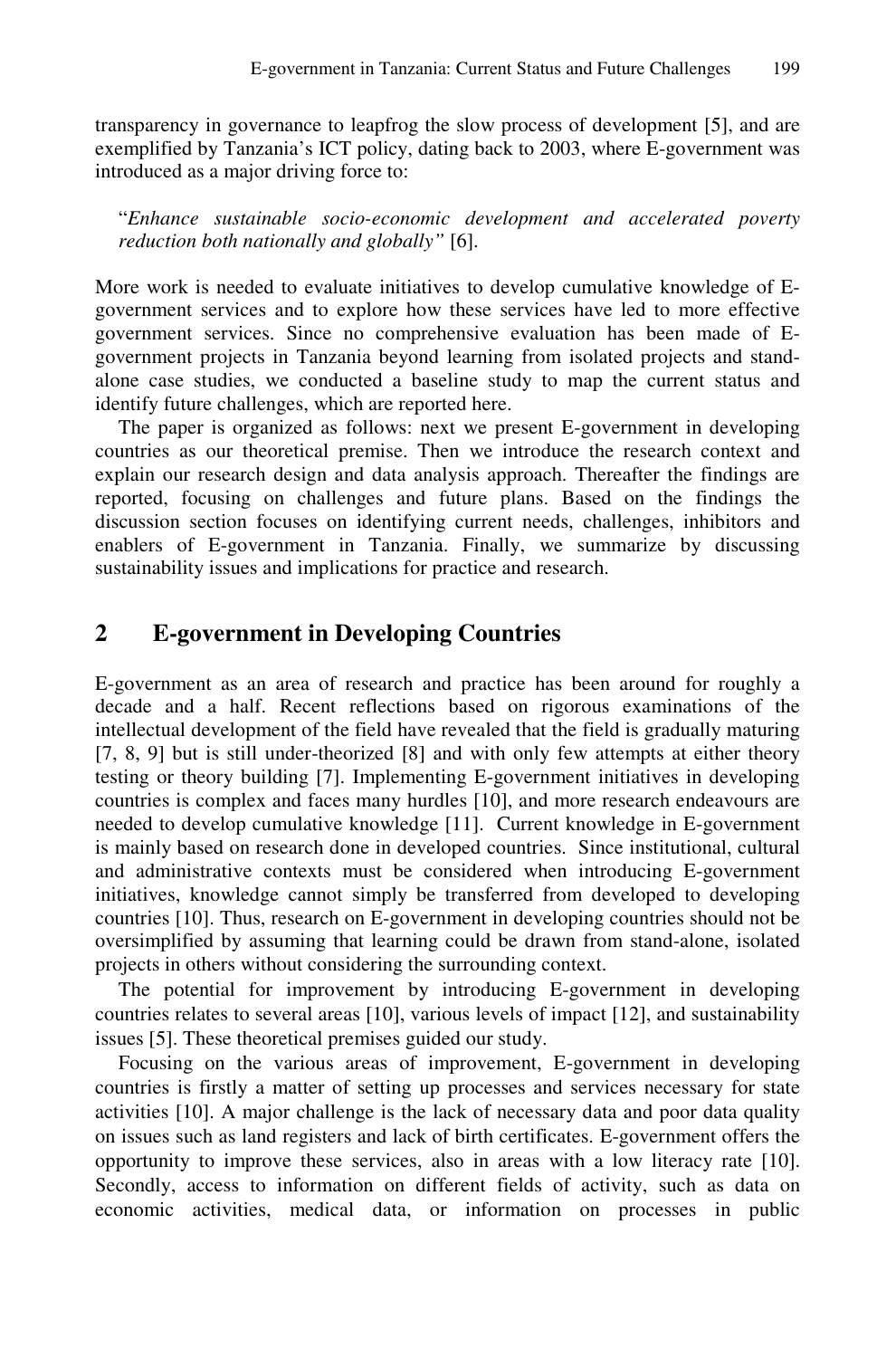administration, is of critical importance to develop policies and consistent development planning [10]. Thirdly, E-government is not only about delivering services to citizens, but also about improving government-to-government services. Hence, E-government could also help improve (internal) state efficiency by an improved amount and quality of government information retrieval, which could be used to develop policies. Fourthly, E-government could help to improve the finance and taxation systems and reduce corruption by introducing more effective and transparent systems. E-government systems can make public administration more democratic and responsible [10] by allowing citizens to participate in government processes, and offering better control mechanisms by providing citizens with more and better government information. Finally, E-government could act as a mechanism to impose formalization to facilitate administrative work. Incomprehensive administrative behaviours without proper controls contribute to unequal treatment and corruption [10].

E-government projects are introduced to improve government efficiency. Sein and Harindranath [12] discuss various impacts, identifying three levels of effects. Firstorder impacts substitute old technology with new technology. The same kind of work is conducted by using new technology. Second-order impacts relate to an increase in the phenomenon enabled by technology, where governments are capable of doing more after introducing E-government services. Finally, third-order impacts are the generation of new processes and new ways of working by introducing the Egovernment services. Governments are now able to work differently and, hopefully, smarter than before by introducing E-government services.

Identifying potential areas for improvements [10] and levels of effects [12] provide us with dimensions to understand E-government projects in Tanzania and their potential effects on society. Concerning sustainability the question remains: How sustainable are current E-government projects in Tanzania? Sustainability parameters of E-government initiatives relate to various stakeholders [5]. Sustainability parameters for government include a high degree of awareness of the project and interest in utilising citizens´ services. Furthermore, the project must result in cost saving for citizens and governments, and should be scalable and replicable [5]. Multistakeholder platforms should include a mixture of government and private services to be able to deliver services in the local language, reaching out to the poor. Local service providers could be included, for instance, by delivering E-government services through Internet kiosk operators. Finally, sustainable parameters for citizens include the provision of cost-effective services, reducing red tape and corruption, for instance, by providing one-stop citizen services and services being available regardless of technology issues [5].

Despite huge potential and significant investments in such projects [5, 12], there are few examples of highly successfully and sustainable E-government implementations in developing countries. E-government is not a "silver bullet" that automatically results in some kind of positive development. It runs the risk of achieving unintended, and maybe counterproductive, consequences, such as increased control and concentration of power [10].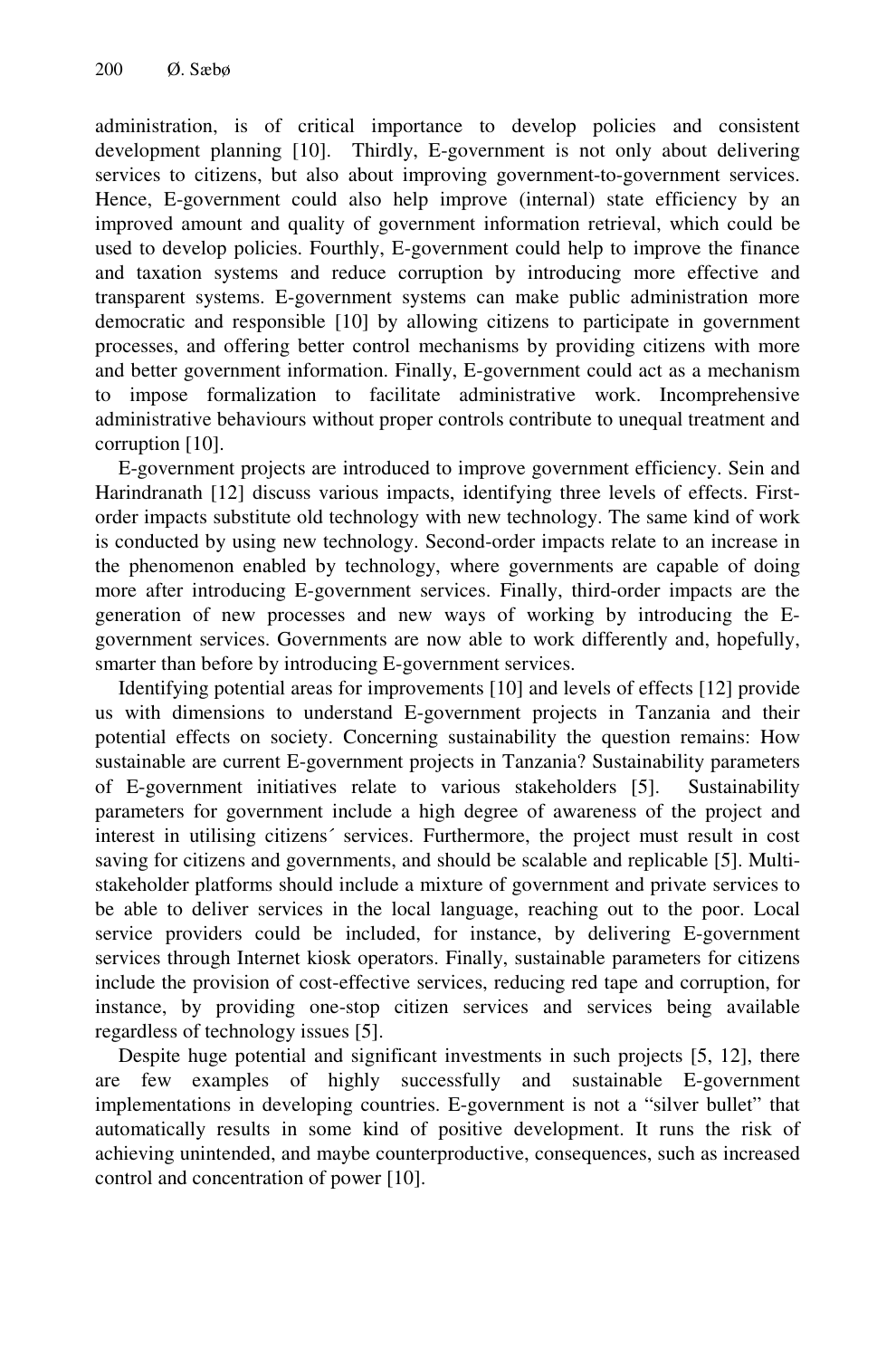# **3 Introducing the Research Context**

Contextual understanding and awareness are needed to successfully design and implement E-government services [2]. Thus, successful experiences from one context cannot automatically be successfully transformed into another. That is, learning and knowledge from the western world may not easily be transformed into guidelines on how to manage and design E-government projects in Tanzania. We need to understand the contextual issues to better understand the current status of and future challenges for E-government implementations in Tanzania.

Tanzania is characterized by a low per capita income, widespread poverty and a great challenge to meet the National Strategy for Growth and Reduction of Poverty (NSGRP) and Millennium Development Goals (MDGs) in 2010 and 2015 respectively [13]. The estimated per capita income was US\$290 in 2004, leaving Tanzania among the most underdeveloped countries in the world. Among the development challenges Tanzania has faced for many years are national economic growth, a reduction of poverty and enhanced good governance [14]. With foreign debt in excess of 80% of GDP in the late 90s, Tanzania was one of the so-called Heavily Indebted Poor Countries. Because of macroeconomic objectives, the major focus of Tanzanian government policies during 2003/2004 as set out in the Poverty Reduction Strategy was to promote growth and strengthen poverty reduction policies while consolidating and maintaining macroeconomic stability. During 2000, agriculture accounted for nearly two-thirds of GDP and over 80% of the workforce and export earnings (predominantly crops, fishing and livestock). Manufacturing contributes less than 10% to GDP, but growth is quite high relative to other sectors, mainly due to a rapid programme of privatization of state assets under the direction of the Parastatal Sector Reform Commission of Tanzania [15]. Tanzania's national ICT policy stated the mission to benefit from ICT already back in 2003:

*"To enhance nation-wide economic growth and social progress by encouraging beneficial ICT activities in all sectors through providing a conducive framework for investments in capacity building and in promoting multi-layered co-operation and knowledge sharing locally as well as globally"* [6]

Deploying ICT in government is seen as a major driving force to achieve this mission to enable the government to become a driving force for sustainable progress in the national ICT arena: the development of coherent strategies, the mapping of on-going projects, and the coordination and implementation of E-government services where needed to ensure progress in the E-government area.

# **4 Data Collection and Analysis**

The data collection took place for eleven months from initiation to the final interviews. Data collection was structured in different phases. Six interviews were conducted in this first phase of the data gathering activities. In the next phase 23 interviews were conducted and 21 questionnaires distributed to ministries, departments and agencies (MDA). Based on the results from this phase, a new round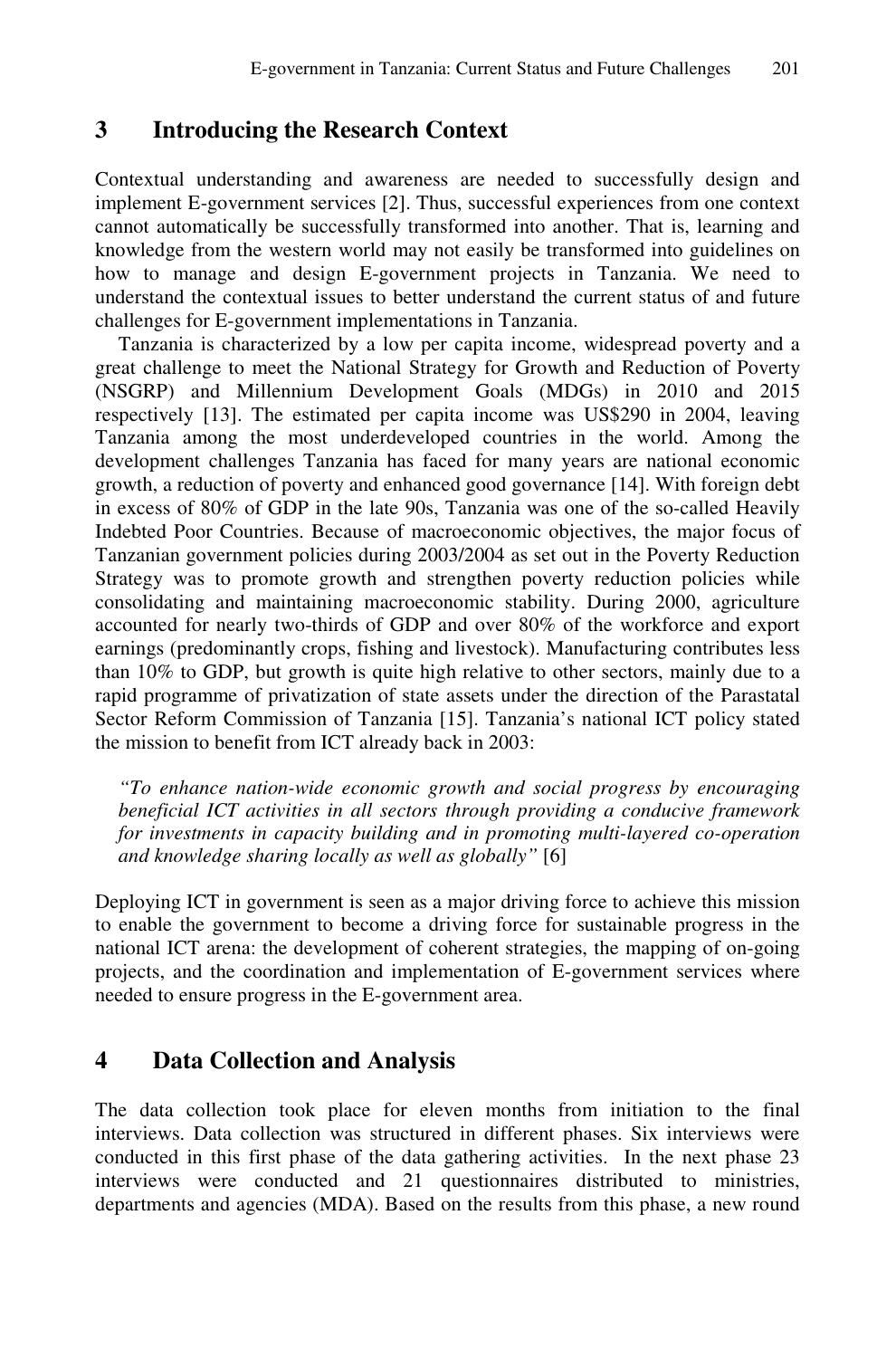of interviews took place, focusing on "best practices" to identify critical success factors for E-government implementation.

The major data source was obtained from interviews with major stakeholders. Other sources included questionnaires, project documents, e-mail correspondence, strategy documents and minutes from project meetings and workshops. Twenty-nine people were interviewed. These people held key positions related to E-government projects in the government sector and MDAs in Tanzania. The conversations lasted about 45 minutes, focusing on existing practices, experiences and challenges related to the design, implementation and management of E-government projects in Tanzania. The same issues were addressed by the questionnaire, which was returned by 18 of the 21 MDAs addressed.

# **5 Findings**

A major task of E-government projects is to collect and store data on various issues related to various censuses and economic data. Data collection exercises are initiated to collect relevant data from various locations around the country. The data is transferred online to the National Bureau of Statistics (NBS) headquarters for analysis and storage before dissemination. NBS also receives data from other MDAs, like the ministry of industry, trade and marketing, whereby the marketing directorate of the ministry collects data on the prices of crops and livestock from various places and inform the citizens. Such data may also be transferred by mobile phones, using a system developed in collaboration with Vodacom Company, where data from mobile phones is transferred to computer systems for analysis and storage. Thus, information on prices of crops and livestock is easily accessible to citizens or businesses.

Institutions like the Tanzania Revenue Authority and the Tanzania Electricity Supplying Company are responsible for collecting tax and utility bills from all revenue earners (both employees and employers). The bills are processed electronically to improve efficiency and avoid miscalculations. With the current development, such bills can be paid directly through banks, and reconciliation is done online. Several others MDAs also use IT systems to bill their customers.

The land ownership system (MOLIS) obtains data and information from a geographic information system of a particular area and uses it to allocate plots from the surveyed area. The system helps to avoid multiple allocations of plots and hence aims to solve complaints about plot allocations. The produced information is then sent to a database of the surveyed area. Another environmental planning system uses GIS technologies to inform stakeholders of the nature of the environment of a given area and suggests activities to be undertaken in that area in order to conserve the environment.

Petrol station owners are informed of the quality and price of petrol products through a petrol managing system owned by EWURA. Depending on the distance from Dar es Salaam, EWURA sets the prices by regions so that customers know the range of prices of petrol products. With access to this information, customers are well informed and able to protest in case petrol station owners violate the price range provided by EWURA.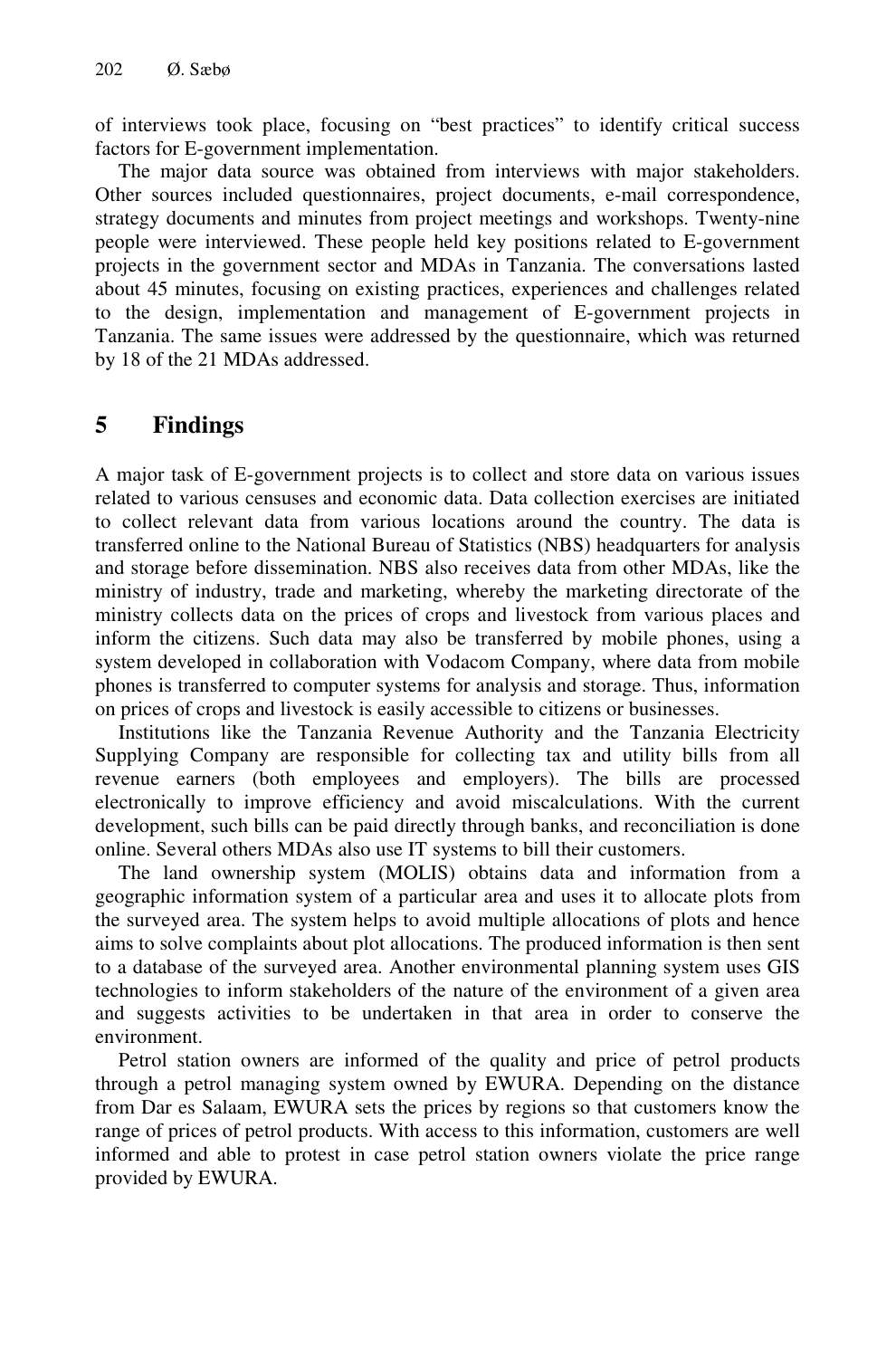Almost all MDAs have their own website, but the information available online is rarely updated. The websites are mainly used for one-way information distribution from MDAs to the citizens to inform the public. It is common to post announcements for interested people to get hold of and react accordingly. Announcements are made on tenders, employment opportunities, examination results, new tariffs, conferences and seminars, and are done online to address a larger (online) audience than those who are physically visiting the office.

On some occasions the websites are used to offer services as well as to download applications or forms without being able to visit the office to get the forms. A common structure is a system where you may download the forms, print them, fill them in and then submit them. There are a few examples where forms may be filled in online and where decisions are being communicated through e-mails. This is considered important to improve service provision and hence efficiency.

Despite the availability of websites where information and services are distributed, we found that a major challenge is to convince employees who are still reluctant to change the way they work. Sharing information online is often considered awkward, and many employees are afraid of sharing information with others without being able to fully control who is able to gain access to the information.

#### **5.1 Challenges of Implementing E-government in Tanzania**

A major challenge is the lack of awareness of the opportunities and potential impact of introducing E-government systems in the public sector. Without an awareness of potential benefits, the resistance to change remains strong. A majority of the respondents reported that mind-set and behaviour, missing awareness, poor acceptance and the traditional paper-work culture hinder the adaptation and use of ICT in workplaces, and thus represent huge setbacks for the use of ICT in the public sector. Talking about mind-set changing and the use of ICT in Tanzania, one of the respondents commented:

*"Changing the minds and behaviour of the users from the manual documents to electronic sharing and working on these documents is a big challenge… this is due to the fact that they have been used to a manual system for a long time"* 

Lack of funding is a major challenge which does not only imply a lack of resources as such, but also a lack of current structures and mechanisms to make funding available, to organize budgets and to distribute resources. The structure of the MDAs influences the establishment and management of IT departments or units. In almost all ministries, IT units either fall under the departments of planning or the department of finance. Hence, the IT units do not have their own budgets, and they run the risk of being more or less invisible in the organization. Consequently, planning and implementing IT systems are difficult since the IT units are not responsible for strategic decisions or budgets, as an interviewee commented:

*"Availability of resources is a challenge, for example systems like TFDA*  (Tanzania Food and Drugs Authority) *MIS don't have some of the hardware because of a lack of funds; we are fighting the same general fund we have here.*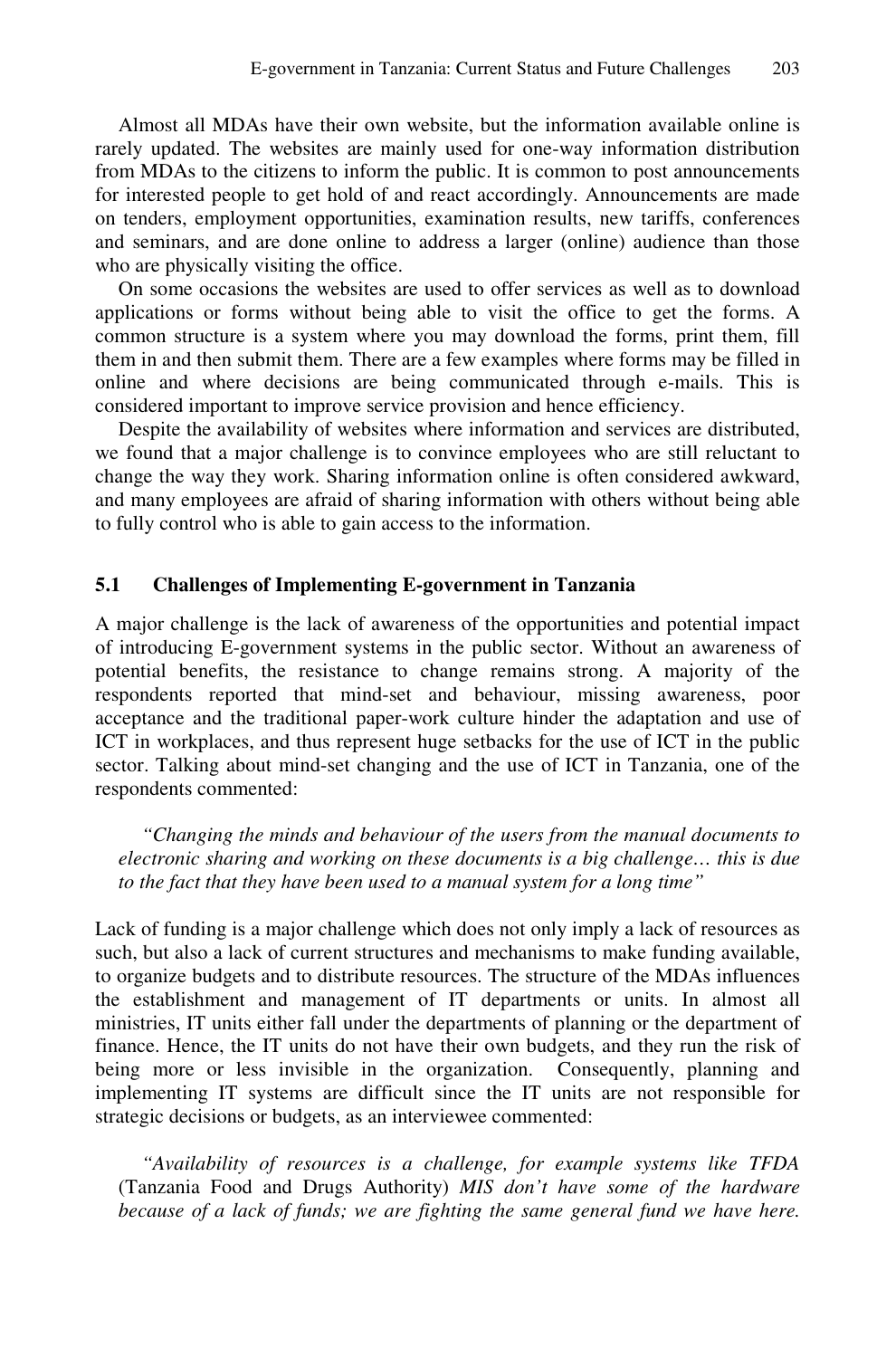*Once we propose our budget for IT, management looks on the individual and short-term impact of the investment in IT instead of looking at benefits to the organisation in the longer term… this is a big problem in the public sector"* 

Lack of influence on how to prioritize is further challenged by the fact that the financing of equipment, Internet subscriptions and the procurement of software depend heavily on donors. Such dependency may be more or less direct where the Egovernment systems are established by the assistance of donors and receive direct support throughout the project period, or they depend on government units, which are also donor-dependent. Very few MDAs, especially agencies, are able to fully finance the systems from their own budgets, which makes it difficult to plan and prioritize relevant eGovernment systems. Projects are therefore often prioritized as a response to the donors' interests and priorities, more than the MDA's internal needs and plans for further development.

Most of our respondents find the lack of funding, insufficient or poor budget processes and lack of other resources among the hindering factors in the promotion and use of E-government systems in the MDAs. In this account one of the interviewee said:

*"There is no budget for IT…I usually have to ask managers for money from their respective department budgets if there is an IT- related problem to solve"* 

There is a need to increase the knowledge and skills of the end-user on the use of ICT. The lack of training opportunities and the fact that trained IT personnel are better paid in the private sector further hinders the use of E-government projects. One of the respondents argued that:

*"Most of the end-user are ICT illiterate…without email accounts, they don't communicate with other via email…they do not use standard applications like excel, which is still a problem"* 

Lack of IT-skilled staff is a striking challenge. There is a lack of skilled ICT personnel all over the government sector in Tanzania. Poor service schemes for IT professionals and the positioning of IT units or sections within the MDAs are two of the common problems. Most MDAs have just one key staff member with IT knowledge skills, while other staff members in the units are, at best, semi-skilled. Thus, there is a frequent need for training and recruiting, since IT skills are very fluid. IT personnel are poorly paid compared to those who work in private firms or other disciplines like accounting and human resources. Consequently, the turnover of IT personnel is very high, especially for those have already acquired IT experience and skills, who may earn a far better salary in the private sector than in the government sector.

Human resources to make the system run are the central issue. One of the respondents highlighted this perspective by arguing that:

*"We propose and defend our facts but the managers are still reluctant in supporting investing in human capital in the IT sector"*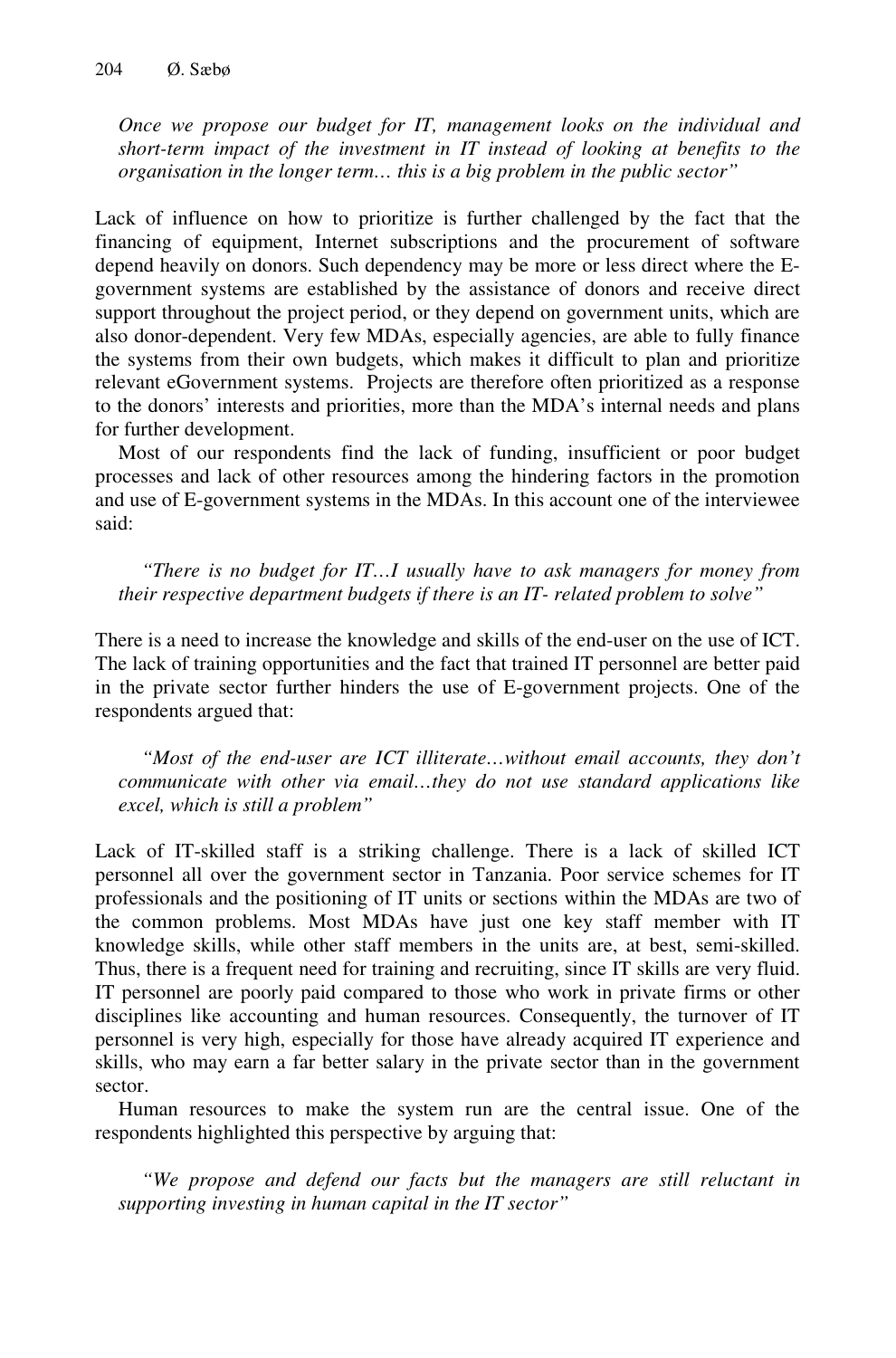In making her point on the lack of or inadequate IT-skilled staff, one of the respondents said:

*"One of the biggest challenges is that I am alone as a staff member in the IT unit; there are no subordinates…the capacity is very low, we have a hiring programme, sometimes we hire for one year from the University of Dar es Salaam"* 

There is a reported need for more training in basic computer applications, and to have a plan for the continuous training of both the IT personnel as well as other staff is important.

#### **5.2 Future Plans**

The further development of strategies and policies is important to guide coherent development and implementation of E-government services in the future, progressing towards full adoption and utilization of ICT investment, as argued by one of the respondents:

*"After developing internal policy guidelines on the use of ICT, we are developing strategies, which could guide the decisions makers and help them understand clearly that initial investment in ICT is expensive"* 

Development and/or improvements of the websites are considered an important step forward for the public sector in Tanzania. These websites used to contain information on and services in regions. Evidencing that aspect, one of the respondents said that:

*"We are planning our website to contain comprehensive information and to allow an exchange and posting of information to external stakeholders…the use of WIKIS-KILIMO (agriculture) matters that are researchable should be linked provided we get funds… we will be adding services, documents and software for people to use, we don't want physical notes* (hard copies*)"* 

Still, many remote offices are not connected to any network. Thus, the question of improving, increasing and purchasing new infrastructure to connect more offices to the Internet and intranet is seen as an important future goal to increase information display and service provision in the public sector. Moreover, it will also increase the use of intranet and email in communication in favour of sending physical letters or reports. An interviewee from one of the ministries had this to say on the matter:

*"We have good plans to improve the ministry's services by increasing the number of computers, improving the network and Internet infrastructure, equipping staff with current knowledge on ICT. Despite being frustrated by a small budget…we are strategically planning to expand the ICT services"*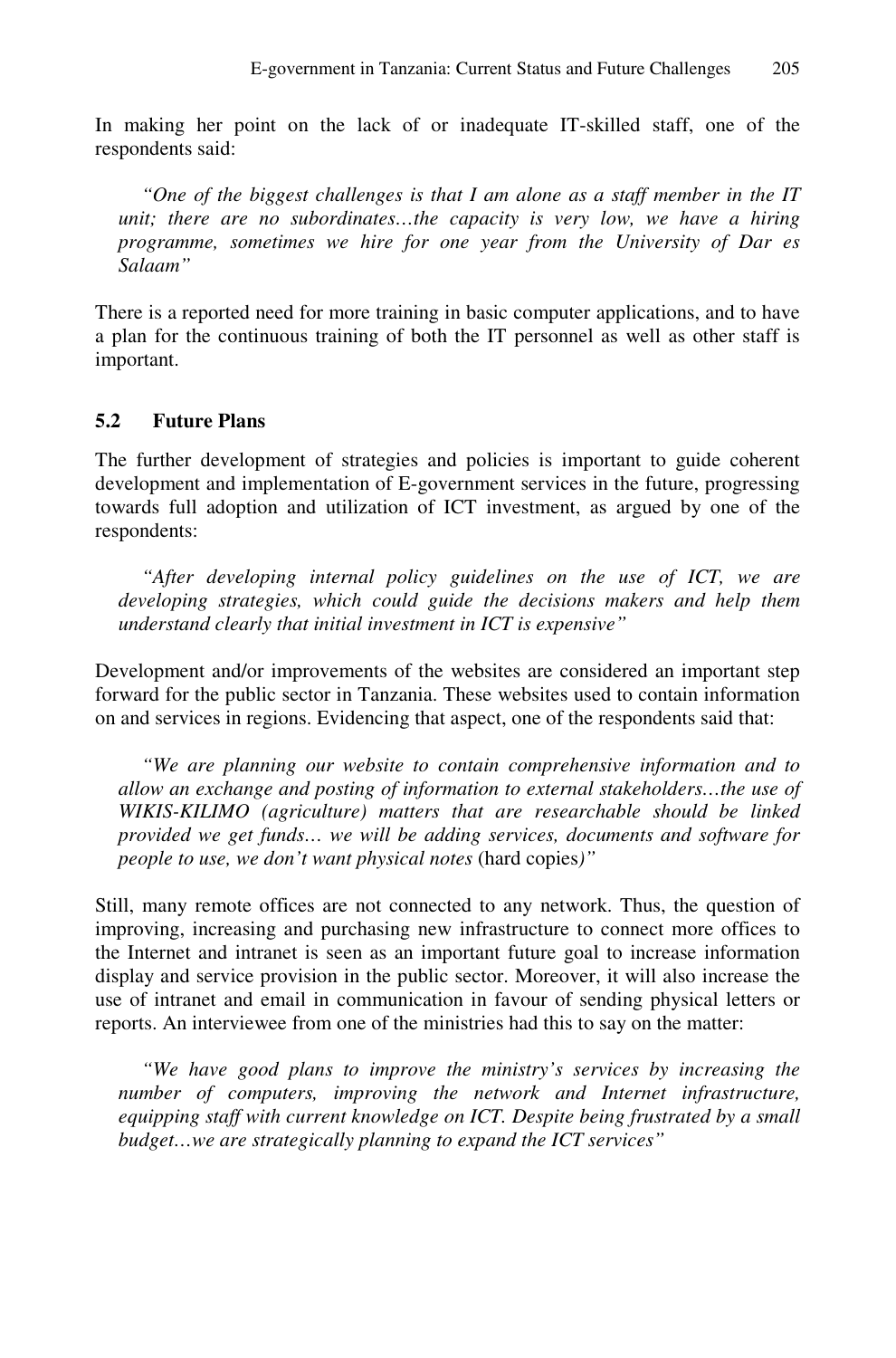### **6 Discussion**

The public sector in Tanzania faces many challenges and barriers to implement and fully integrate E-government services. It is clearly a need to focus on infrastructure and broadband connections to the various offices in Tanzania. Still few computers are available, the Internet connections are unreliable (or non-existent), the network structure is often poorly designed, and the software might not be updated. All the more advanced systems are to be found in the offices where computers are available and the Internet connections reliable. As a first next step, Tanzania may focus on improving infrastructure and access to hardware and software.

Availability of technology and networks may not change anything if there is a lack of understanding and skills on how to utilise technology. Developing competence among the officers and managers and recruiting IT-skilled personnel are needed to disseminate knowledge internally as well as externally on how and why to use Egovernment services in Tanzania.

There are three main challenges related to this issue. First, it is clearly a need to hire more IT-skilled personnel in the public sector in Tanzania. The universities, which provide graduating candidates for the public sector, need to focus on how Egovernment systems may be used to transform the public sector and increase the effectiveness and efficiency of the public sector in Tanzania. Second, the lack of ITskilled personnel is clearly a question of costs and priorities. The reported lack of topmanagement support may hinder the allocation of resources to support ICT. Third, the ICT department is still mainly considered as a service department in the MDAs, focusing more on fixing computers than managing more efficient work processes internally and externally by using E-government services. Thus, IT skills are considered important for the very few officers working in the IT department, and skills everyone needs to manage their work as efficiently as possible are not considered as important. To be able to further utilize ICT to work as efficiently as possible, it is important to increase awareness and skill of not only the few IT personnel, but of all public servants working in the sector.

A similar important challenge is to develop good E-government examples. The examples identified are often stand-alone examples including only one or very few offices. To bring the government sector forward, the authorities might consider bringing together several of the ministries, departments and agencies to design some services that are needed by several offices, where there are also some quick wins for the users to further increase understanding of the importance of implementing more E-government solutions.

The need for integrating services brings us to another main challenge, which is the organization and responsibility of ICT in the MDAs. The IT departments are seen as service departments in each office, without anyone being responsible for designing, developing and implementing E-government services from a holistic point of view. It is necessary to increase awareness of the importance of EGovernment in the MDA´s. Several studies in the last decades have informed us that top-management support is critical to the success of developing and implementing information systems, which is clearly missing in Tanzania. Further work is needed to get ICT on the agenda in the decision-making organizations in Tanzania. By doing so, the strategy and priorities may be more dependent on Tanzania's' needs than the donors' interests and focus areas.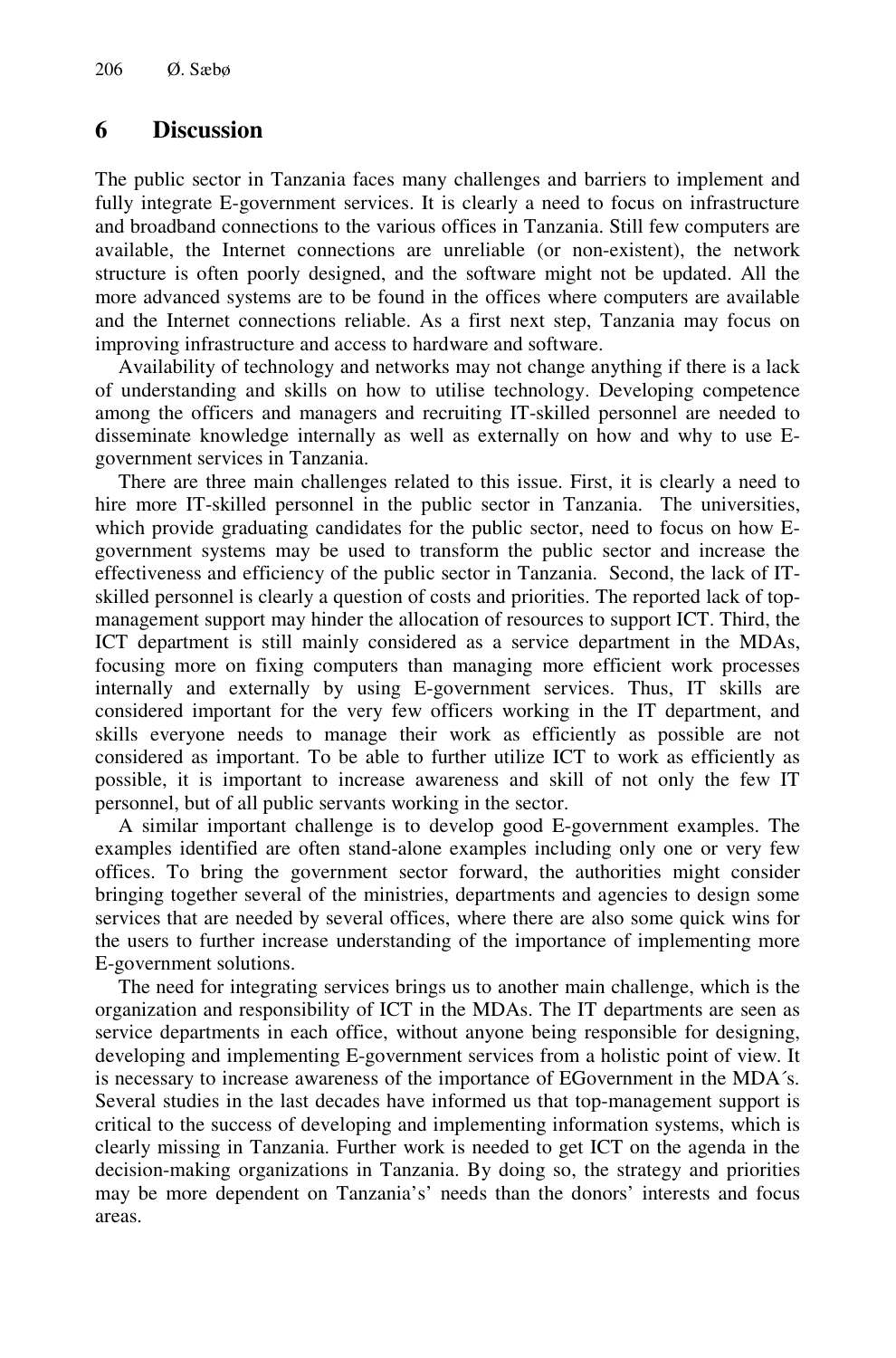The above-mentioned challenges are difficult to solve and might be difficult to influence by researchers and practitioners in the short run. Based on our study, we would argue for the importance of focusing on some quick wins, which might be within reach in smaller-scale projects.

Firstly, it seems important to identify internal champions to propel projects forward. These champions are often able to get the colleagues interested, and to explain the value of introducing E-government services in the organizations internally and externally. Thus, the champions are important for bottom-up initiated projects, where the initiatives are taken locally, where the main value of the initiated project is.

Clearly identified value is the second enabling factor for the success of locally initiated projects. It might be easier to identify value if the projects and services are initiated from the local offices, compared to initiatives from central governments and donors, even though the overall value for the government sector might be higher for the latter projects, as discussed earlier. Independent on project type, it is necessary to identify the value for the offices and other stakeholders involved to increase commitment.

Finally it is necessary to start where competence is available. The competence level varies from one office to another. It is sensible to start at identifying the current competence level to identify whom to invite to participate in designing new Egovernment services. During the interviews we identified highly skilled ICT personnel who spent their working hours on basic technical issues like installing software and cabling networks. These workers had very clear ideas on what could be done and how to do it, but realized that the basic needs occupied their full attention, hindering any activities related to work smarter by introducing E-government services.

The identified E-government services focus mainly on access to information and data quality. Databases are developed and data stored from various sources to improve data quality. Improved data quality is a prerequisite to develop wellfunctioning E-government services [10]. Currently, the identified initiatives focus less on providing services to citizens based on the improved data quality. As such, the potential is not transformed into services, which are utilizing collected government data. Furthermore, E-government initiatives focus more on government-togovernment services than government-to-citizen services. Our findings also include examples of E-government services focusing on the improvement of finance and taxation projects. More efforts are needed to disseminate learning from one project into sector-wide E-government solutions including a larger part of the government sector, addressing various stakeholders´ needs.

The impacts identified relate, at best, to the first and second order impact [12]. Impact does not seem to be very important at this stage. It seems more important to get systems up and running than to consider the potential impact on government, citizens and other stakeholders. Most systems are designed to substitute older systems, providing the same kind of functionality implemented in an ICT-based system. Such initiatives may be important and useful, for instance by increasing the data quality on the data being processed. Second order effects are exemplified by the use of the land ownership and petrol managing systems. By collecting data from various sources, independent of time and space, these initiatives increase the capability of government institutions to do more work. Third-order effects, where E-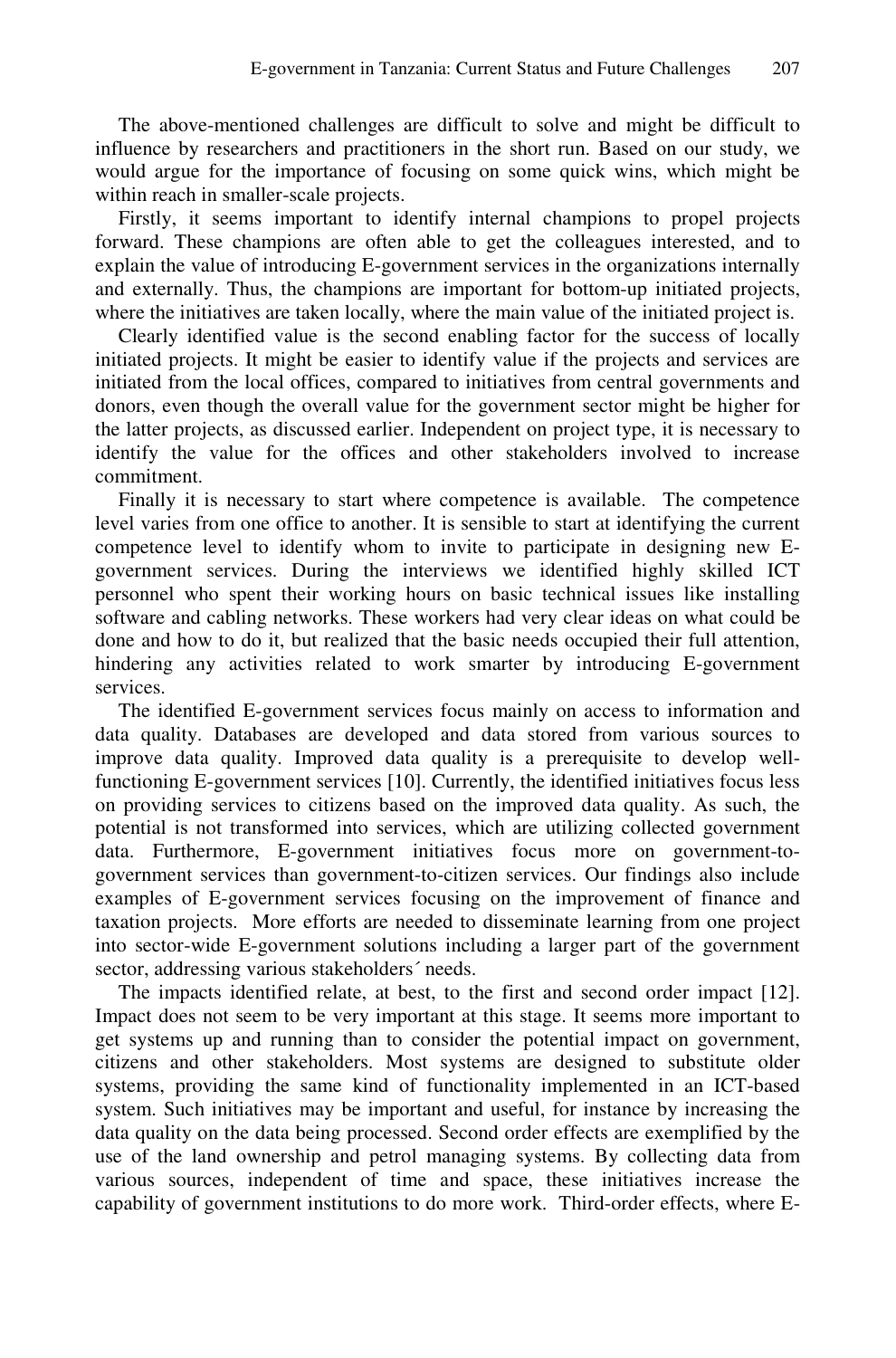government systems alter the way the government sector is organized, and the business processes are yet to be identified. Lack of awareness, lack of competence and lack of responsibility may hinder altered work processes, which might utilize technological opportunities to re-organize to work smarter.

Sustainability is a major challenge for E-government projects in Tanzania. Sustainability parameters for government and citizens, introduced by De´ [6], include a high awareness of various stakeholders, cost saving for all participants, scalability and replicability. As discussed above, such issues are clearly not addressed by current E-government services. Thus, E-government projects in Tanzania may end up with several non-sustainable projects with only a very limited influence on a specific context and/or for a limited time horizon.

# **7 Conclusion**

This study has been initiated to increase our knowledge of the current status of Egovernment initiatives in ministries, agencies and departments in Tanzania. Moreover, we aimed at investigating the perceived challenges for further development and use of E-government systems, and, based on the findings, to be able to discuss the way forward, both in the long as well as short run, on how to proceed by implementing E-government systems in Tanzania.

Our findings could guide both practitioners and researchers´ future work in this area. In the long run, we argue for the importance of centralised initiatives with a clear value for several MDAs. Such projects should focus on problem areas with identified needs. One area where there is clearly a need for more robust, transparent and cross-sectors solutions, is the tax registration area. Thus, this could be one focus area for further development. In the short run, we argue for the need of identifying ITskilled personnel and competence, which is presently available at the MDAs. The competent personnel could be invited to design and develop bottom-up solutions based on the local needs where they are situated. Thus, the competence could be utilised in a better way, and local needs identified and addressed. The main challenges for such bottom-up initiatives in the long run are to develop common services for the whole sector based on the needs and experiences from small-scale pilot studies.

The main hindrances to further developments are, from our point of view, the lack of equipment and lack of IT competence in organizations. Before hardware, software and networks are generally available, Tanzania will not be able to fulfil the objectives presented in its IT policy. We would argue for the importance of investing in equipment to overcome the main hindrance to further development. Even more challenging is the lack of competence. First, more IT-skilled personnel need to be hired to strengthen the IT departments in the MDAs. In the long run, it might also be necessary to increase the competence of ICT's transformation of the government sector among all officers working in the public sector in Tanzania. To succeed, it seems necessary to focus on internal training. Success may depend on the competence level of newly recruited employees in the public sector, which means that the role of the universities is of critical importance. The universities should include teaching on the role of technology in the future development of Tanzania´s government sector as a core competence for all their candidates.